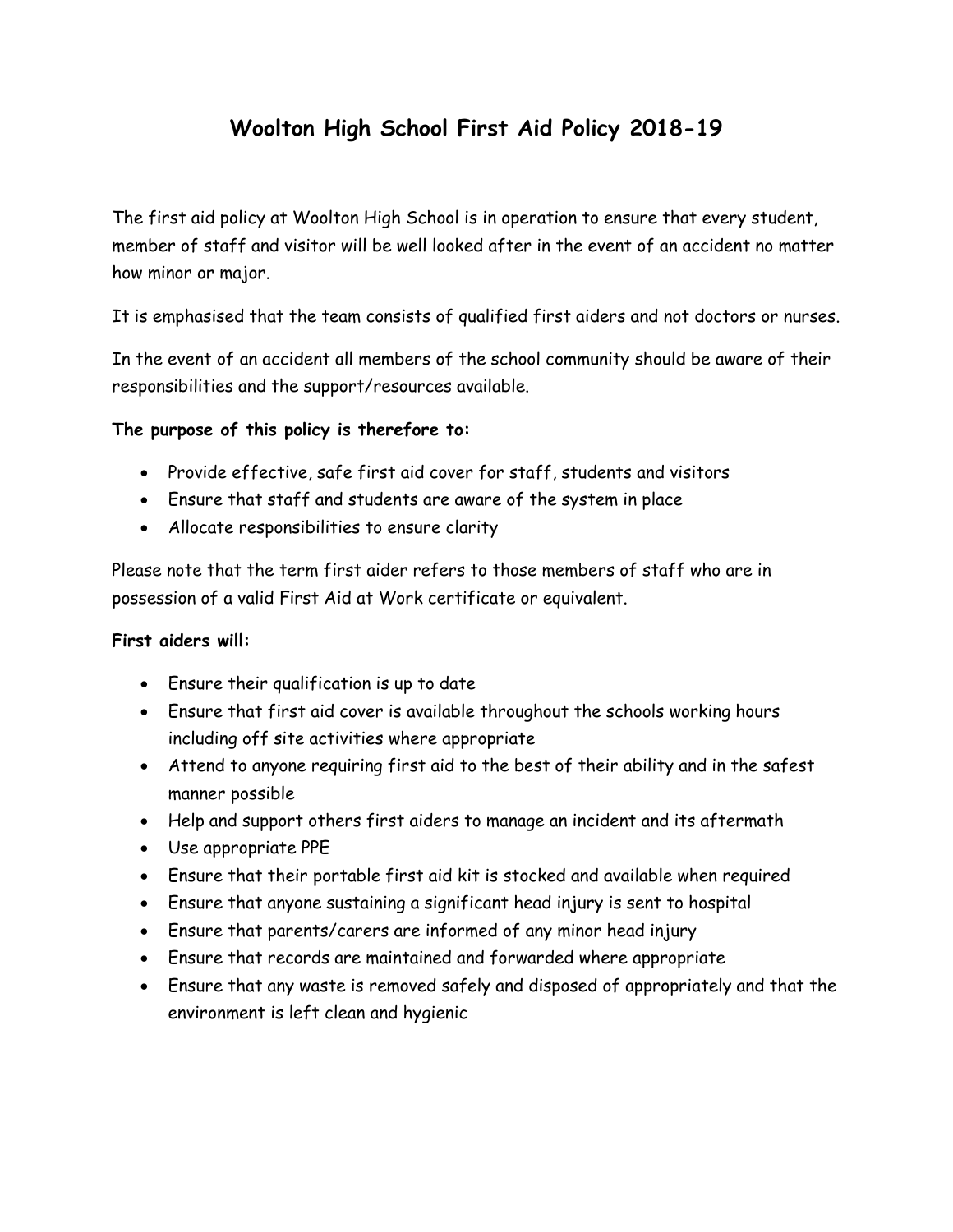#### **The Governing Body will:**

 Delegate the responsibility for ensuring first aid provision is appropriate to the needs of the school and its activities to the Senior Management Team of the school

#### **The Senior Management Team will:**

- Provide adequate first aid provision in the work place
- Ensure all new staff are made aware of the school's first aid procedures
- Monitor and respond to all matters relating to the Health and Safety of all individuals on the school premises in conjunction with the site manager

# **The SENCo will:**

• Provide all staff via the AEN register with a list of all pupils with medical needs i.e. asthma/diabetes/epilepsy etc

# **All staff will:**

- In the event of an injury needing treatment refer pupils to a first aider
- Familiarise themselves with who the first aider's are and the first aid procedure
- Familiarise pupils with the first aid procedure
- Be aware of the specific medical needs of pupils in their care
- Not move a casualty unless in immediate danger until assessed by a first aider
- Send for help (and inform reception as soon as possible if the need for medical support is deemed likely) detailing their location
- Reassure but not treat a casualty unless in possession of a valid first aid certificate or know the correct procedures. Emergency aid can clearly be given if needed
- Accompany a pupil with minor injuries to the nearest first aider or reception if they are able to walk
- Manage the needs of a pupil feeling generally unwell under the usual school system unless their deterioration is rapid or cause for concern
- Ensure that they are aware of the medical needs of any pupil whom they accompany off-site and ensure they have any relevant medication with them including off site activities
- Be aware of their own personal safety